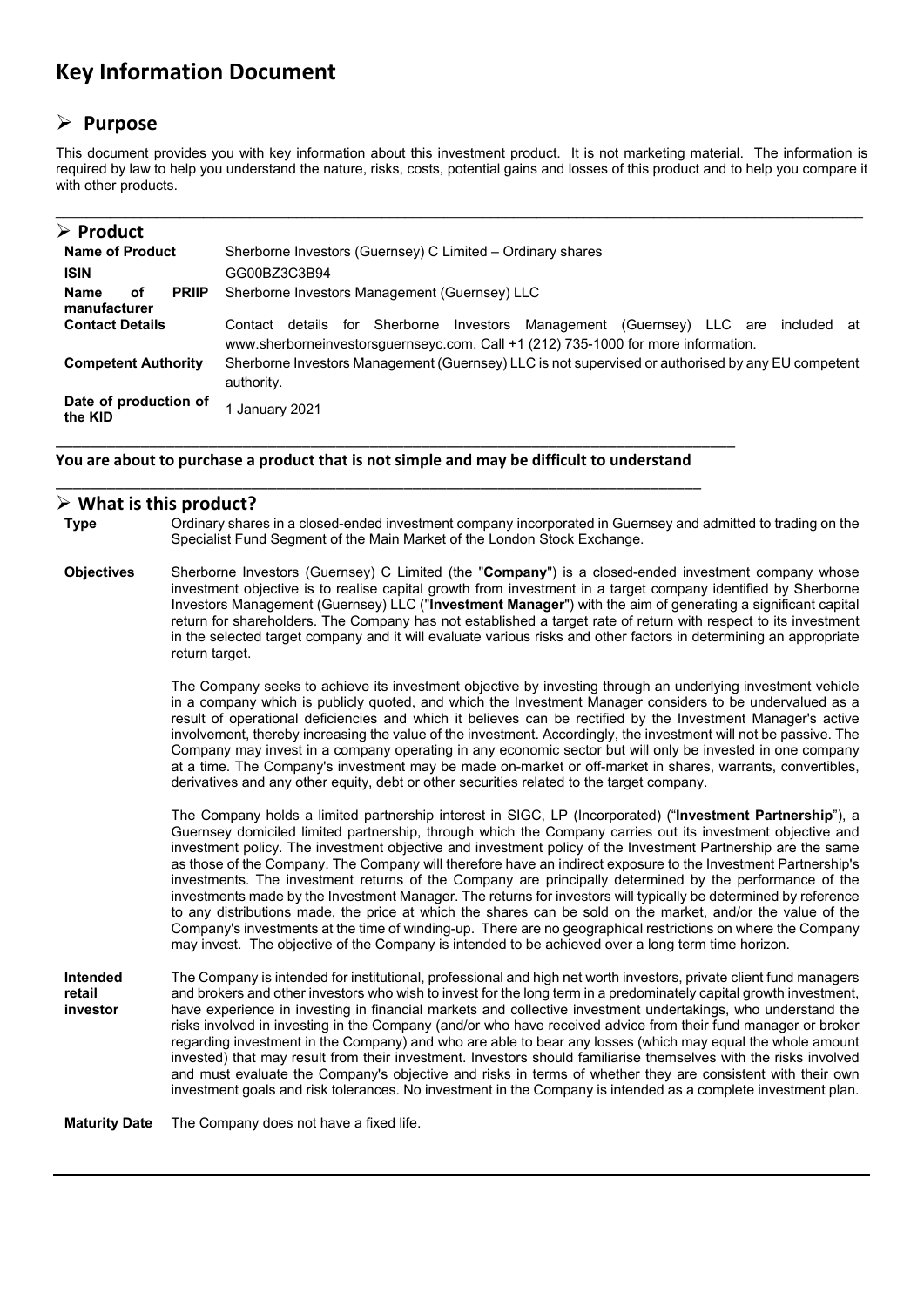### **What are the risks and what could I get in return?**

### **Risk indicator**

The summary risk indicator is a guide to the level of risk of this product compared to other products. It shows how likely it is that the product will lose money because of movements in the markets or because we are not able to pay you.

We have classified this product as 4 out of 7, which is medium risk class. This rates the potential losses from future performance at medium level. Poor market conditions may impact the capacity for you to receive a positive return on your investment.



The following are some of the other risks materially relevant to the PRIIP which are not taken into account in the summary risk indicator:

Effectiveness of the turnaround strategy; identifying a suitable target; no diversification; illiquidity in the market for the Company's shares; the Company's shares trading at a discount/premium to NAV; loss of funding.

See further the forthcoming annual report for the Company as cited in the section "Other Relevant Information" below.

This product does not include any protection from future market performance so you could lose some or all of your investment. If we are not able to pay you what is owed, you could lose your entire investment.

### **Performance Scenarios**

| <b>Investment GBP 10,000 Scenarios</b> | 1 year                              | 3 years     | 5 years<br>(Recommended<br>holding period) |          |
|----------------------------------------|-------------------------------------|-------------|--------------------------------------------|----------|
| <b>Stress scenario</b>                 | What you might get back after costs | £5.569      | £3.699                                     | £4.763   |
|                                        | Average return each year            | $(44.31\%)$ | $(28.21\%)$                                | (13.79%) |
| Unfavourable                           | What you might get back after costs | £9,996      | £12,207                                    | £15,504  |
| scenario                               | Average return each year            | $(0.04\%)$  | 6.87%                                      | 9.17%    |
| Moderate scenario                      | What you might get back after costs | £11,733     | £16.221                                    | £22,425  |
|                                        | Average return each year            | 17.33%      | 17.50%                                     | 17.53%   |
| <b>Favourable scenario</b>             | What you might get back after costs | £13,868     | £21,704                                    | £32,661  |
|                                        | Average return each year            | 38.68%      | 29.47%                                     | 26.71%   |

This table shows the money you could get back over the next 5 years, under different scenarios, assuming that you invest GBP 10,000. The scenarios shown illustrate how your investment could perform. You can compare them with the scenarios of other products. The scenarios presented are an estimate of future performance based on evidence from the past on how the value of this investment varies, and are not an exact indicator. What you get will vary depending on how the market performs and how long you keep the investment/product. The stress scenario shows what you might get back in extreme market circumstances, and it does not take into account the situation where we are not able to pay you.

The figures shown include all the costs of the product itself, but may not include all the costs that you pay to your advisor or distributor. The figures do not take into account your personal tax situation, which may also affect how much you get back. \_\_\_\_\_\_\_\_\_\_\_\_\_\_\_\_\_\_\_\_\_\_\_\_\_\_\_\_\_\_\_\_\_\_\_\_\_\_\_\_\_\_\_\_\_\_\_\_\_\_\_\_\_\_\_\_\_\_\_\_\_\_\_\_\_\_\_\_\_\_\_\_\_\_\_\_\_\_\_\_\_\_\_\_\_\_\_\_\_\_\_\_\_\_\_

### **What happensif Sherborne Investors Management (Guernsey) LLC is unable to pay out?**

The manufacturer of this product has no obligations to 'pay out'. Investors may, however, suffer loss if the Company is unable to pay out. Investors do not have protection from an investor compensation or guarantee scheme.

\_\_\_\_\_\_\_\_\_\_\_\_\_\_\_\_\_\_\_\_\_\_\_\_\_\_\_\_\_\_\_\_\_\_\_\_\_\_\_\_\_\_\_\_\_\_\_\_\_\_\_\_\_\_\_\_\_\_\_\_\_\_\_\_\_\_\_\_\_\_\_\_\_\_\_\_\_\_\_\_\_\_\_\_\_\_\_\_\_\_\_\_\_

### **What are the costs?**

The Reduction in Yield ("**RIY**") shows what impact the total costs you pay will have on the investment return you might get. The total costs take into account one-off, ongoing and incidental costs. The amounts shown here are the cumulative costs of the product itself, for three different holding periods. They include potential early exit penalties. The figures assume you invest GBP 10,000. The figures are estimates and may change in the future.